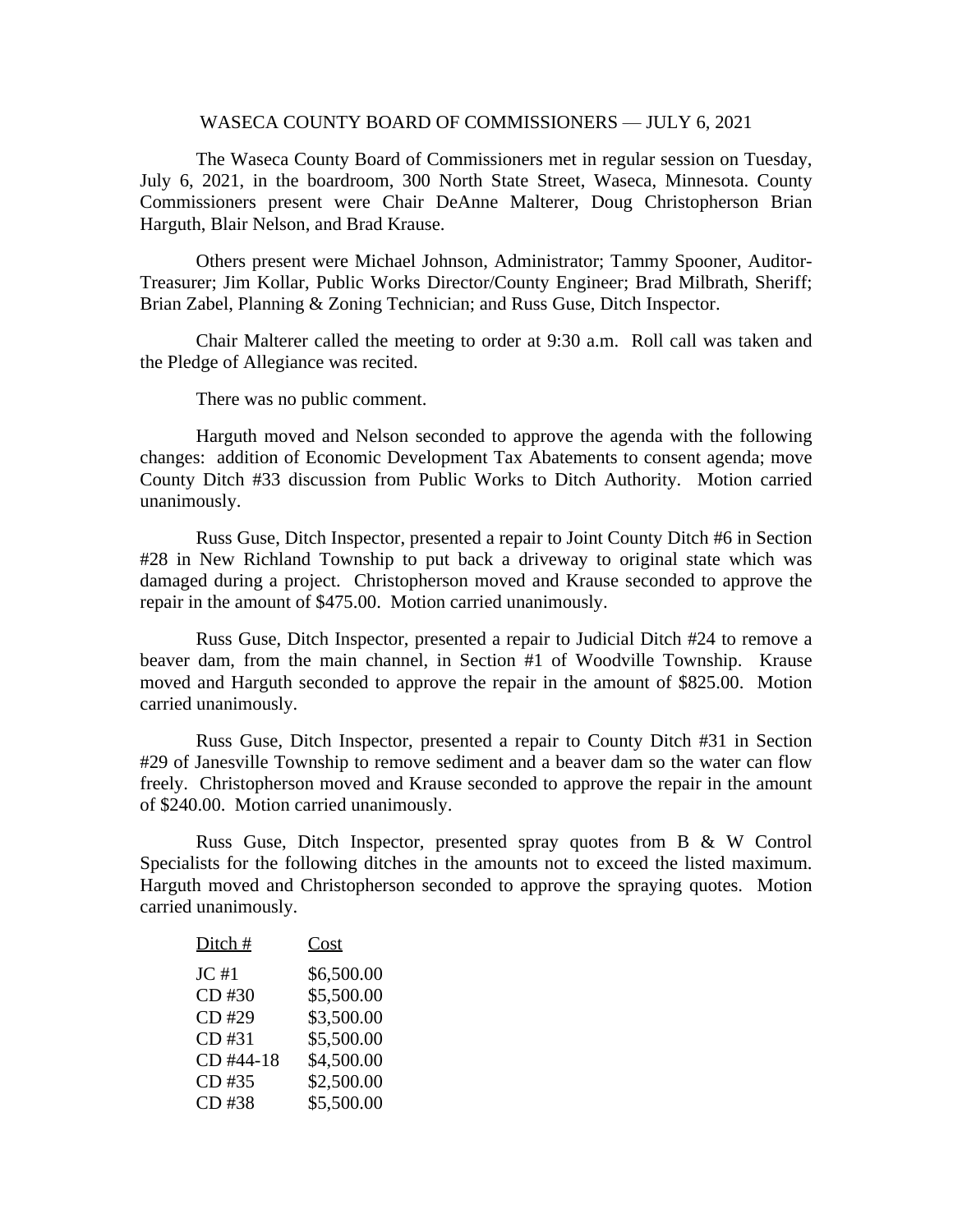| CD #45 | \$7,500.00 |
|--------|------------|
| CD #50 | \$3,500.00 |
| CD #51 | \$7,500.00 |
| CD #22 | \$1,500.00 |
| JD #24 | \$6,500.00 |
| CD #26 | \$2,500.00 |
| JD #6  | \$5,500.00 |
| CD #47 | \$8,500.00 |
| CD #43 | \$3,500.00 |
| CD #36 | \$2,500.00 |

a. Approval of Bills b. Transfers of Funds

Jim Kollar, Public Works Director/County Engineer, requested approval for a culvert replacement on County Road 15 at the crossing of County Ditch #33 at no cost to the ditch system. The full cost of the project will be covered with highway funds. Nelson moved and Krause seconded to approve the replacement of the culvert. Motion carried unanimously.

Christopherson moved and Krause seconded to approve the minutes from June 1, 2021 Commissioner Meeting; June 7, 2021 Work Session; June 15, 2021 Commissioner Meeting; June 15, 2021 Work Session; and June 22, 2021 Special Session. Motion carried unanimously.

Harguth moved and Nelson seconded to approve the Consent Agenda with the addition of the First Half Economic Development Tax Abatements. Motion carried unanimously.

| • \$346.91 from fund 25 to fund 01 for SHIP Grant                 |                        |  |
|-------------------------------------------------------------------|------------------------|--|
| • \$36,240.12 from fund 01 to fund 25 CPO Reimbursement           |                        |  |
| • \$19,690.49 from fund 01 to fund 25 for DWI Court Reimbursement |                        |  |
| c. First Half 2021 Appropriations                                 |                        |  |
| <b>New Richland Ambulance</b>                                     | \$2,500.00             |  |
| <b>Historical Society</b>                                         | \$33,750.00            |  |
| Southern MN Tourism Association                                   | 478.50<br>$\mathbb{S}$ |  |
| \$12,500.00<br>MN Agricultural Interpretive Center-Farm America   |                        |  |
| Tourism Advisory Committee (Fireworks-full pay July) \$           | 1,500.00               |  |
| Waseca Art Council                                                | \$6,500.00             |  |
| <b>Senior Citizens</b>                                            | \$2,500.00             |  |
| Minnesota Valley Action Council                                   | \$4,500.00             |  |
| Open Door Health Center                                           | 250.00<br>\$.          |  |
| Neighborhood Service Center                                       | \$5,000.00             |  |
| Waseca School District - Space Grant                              | \$3,500.00             |  |
| Waseca School District - Therapeutic Program                      | \$25,000.00            |  |
| Cannon River Watershed Partnership Program                        | 250.00<br>\$.          |  |
| Soil & Water Conservation District                                | \$52,837.50            |  |
| <b>Agricultural Society</b>                                       | \$23,887.50            |  |
| Small Business Development Center                                 | \$1,500.00             |  |
| Southern MN Initiative Foundation                                 | \$2,650.00             |  |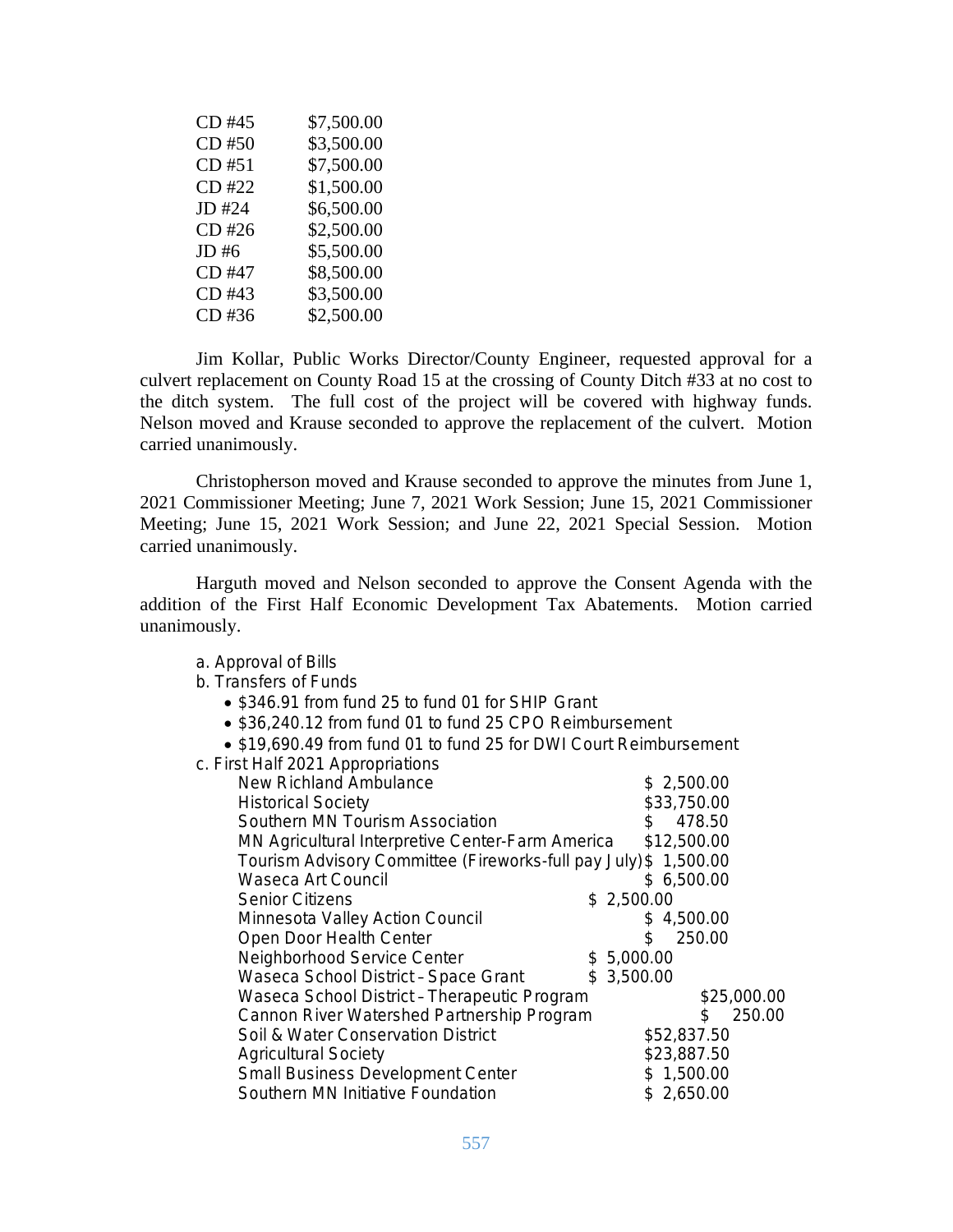Janesville – Economic Development Assistance \$ 2,500.00 New Richland - Economic Development Assistance \$ 2,500.00 Waldorf - Economic Development Assistance \$ 2,500.00

d. Lakeshore Resident Aquatic Invasive Species Education in the amount of \$1,000.00

e. Partial Release of Ag Restrictive Covenant; Sexton

f. Donahue Residential Tax Abatement Schedule of Payment 2021 in the amount of \$22.44

g. First Half Economic Development Tax Abatements

| <b>DRP Properties</b> | \$2,071.00 |
|-----------------------|------------|
| Winegar Inc.          | \$3,507.50 |
| Berry Family LLC      | \$6,322.50 |
| City of New Richland  | \$1,758.22 |

Jim Kollar, Public Works Director/County Engineer, requested temporary traffic control measures near the fairgrounds and usage of equipment during the Waseca County Fair. Nelson moved and Krause seconded to approve the traffic control and usage of equipment for the fair. Motion carried unanimously.

Jim Kollar, Public Works Director/County Engineer, requested to award the CSAH 41 project to Borneke Construction, the lowest responsible bidder, using budgeted local option sales tax revenue to fund the project. Nelson moved and Harguth seconded to award the bid for the CSAH 41 project to Borneke Construction in the amount of \$497,057.00. Motion carried unanimously.

Jim Kollar, Public Works Director/County Engineer, requested awarding the bid for the application of seal coating to Asphalt Surface Technologies Corp., the lowest responsible bidder, for Contract #812104. Harguth moved and Christopherson seconded to award the bid to Asphalt Surface Technologies Corp. in the amount of \$86,322.27. Motion carried unanimously.

Jim Kollar, Public Works Director/County Engineer, requested to award the bid for CSAH 2, ConAgri expansion project, to Borneke Construction, the lowest responsible bidder. The project will be funded with Wheelage Tax proceeds. Nelson moved and Krause seconded to award the bid to Borneke Construction in the amount of \$479,130.01. Motion carried unanimously.

Jim Kollar, Public Works Director/County Engineer, requested to award the bid for a federally funded rural intersection lighting project to Cole Lighting, the only bidder on the project. The single bid was substantially over the estimate, but Mr. Kolar worked with the MnDOT and they are willing to fully fund the project in the amount of \$118,663.00. Christopherson moved and Nelson seconded to award the bid to Cole Lighting in the amount of \$118,663.00, with none of the costs being borne by Waseca County. Motion carried unanimously.

Michael Johnson, County Administrator, gave updates on the American Rescue Plan; the 2022 budget status; legislative priorities and provided HR Agenda.

Commissioner Reports were shared.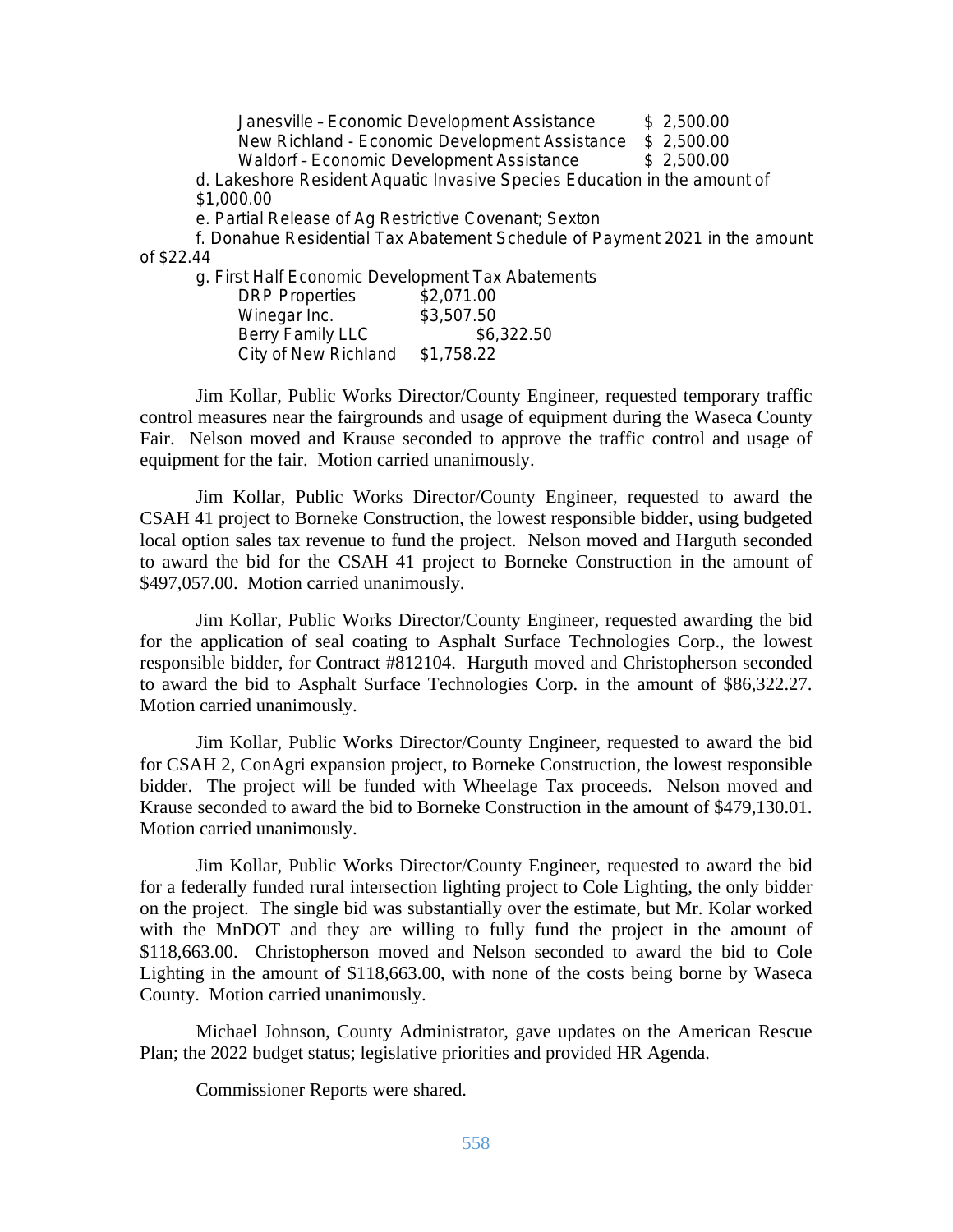Having no further county board business, Nelson moved and Krause seconded the motion to adjourn the meeting. Motion carried unanimously and meeting adjourned at 10:42 a.m.

> DeAnne Malterer, Chairperson Waseca County Board of Commissioners

\_\_\_\_\_\_\_\_\_\_\_\_\_\_\_\_\_\_\_\_\_\_\_\_\_\_\_\_\_\_\_\_

ATTEST:

Tamara J. Spooner, Clerk Waseca County Auditor/Treasurer

\_\_\_\_\_\_\_\_\_\_\_\_\_\_\_\_\_\_\_\_\_\_\_\_\_\_\_\_\_

The following bills were audited and allowed:

| A.H. HERMEL COMPANY              | 349.08   |
|----------------------------------|----------|
| ADV CORRECTIONAL HEALTHCARE INC  | 3,470.77 |
| <b>AMAZON CAPITAL SERVICES</b>   | 1,733.96 |
| <b>BARBARA J. BUKER</b>          | 1,034.00 |
| <b>BLAIR NELSON</b>              | 142.80   |
| <b>BOLTON &amp; MENK INC</b>     | 1,708.00 |
| <b>BOMGAARS SUPPLY</b>           | 185.43   |
| <b>BOMGAARS SUPPLY</b>           | 23.20    |
| <b>BOND TRUST SERVICES CORP</b>  | 475.00   |
| BRITTON PLUMBING & HEATING LLC   | 124.84   |
| <b>BUDACH IMPLEMENT INC</b>      | 23.40    |
| <b>CAPITAL ONE</b>               | 81.09    |
| <b>CINTAS</b>                    | 277.78   |
| <b>COLE PAPERS INC</b>           | 724.18   |
| CONNORS PLUMBING & HTG INC       | 277.00   |
| CONTINENTAL RESEARCH CORPORATION | 285.99   |
| CPS TECHNOLOGY SOLUTIONS INC     | 1,697.99 |
| <b>CRYSTAL VALLEY COOP</b>       | 439.02   |
| <b>DENNIS FUNERAL HOMES</b>      | 620.00   |
| DENNISON TECHNOLOGY GROUP        | 6,804.44 |
| ELECTION SYSTEMS & SOFTWARE LLC  | 2,067.45 |
| <b>FATTY DADDY AUTO REPAIR</b>   | 2,475.19 |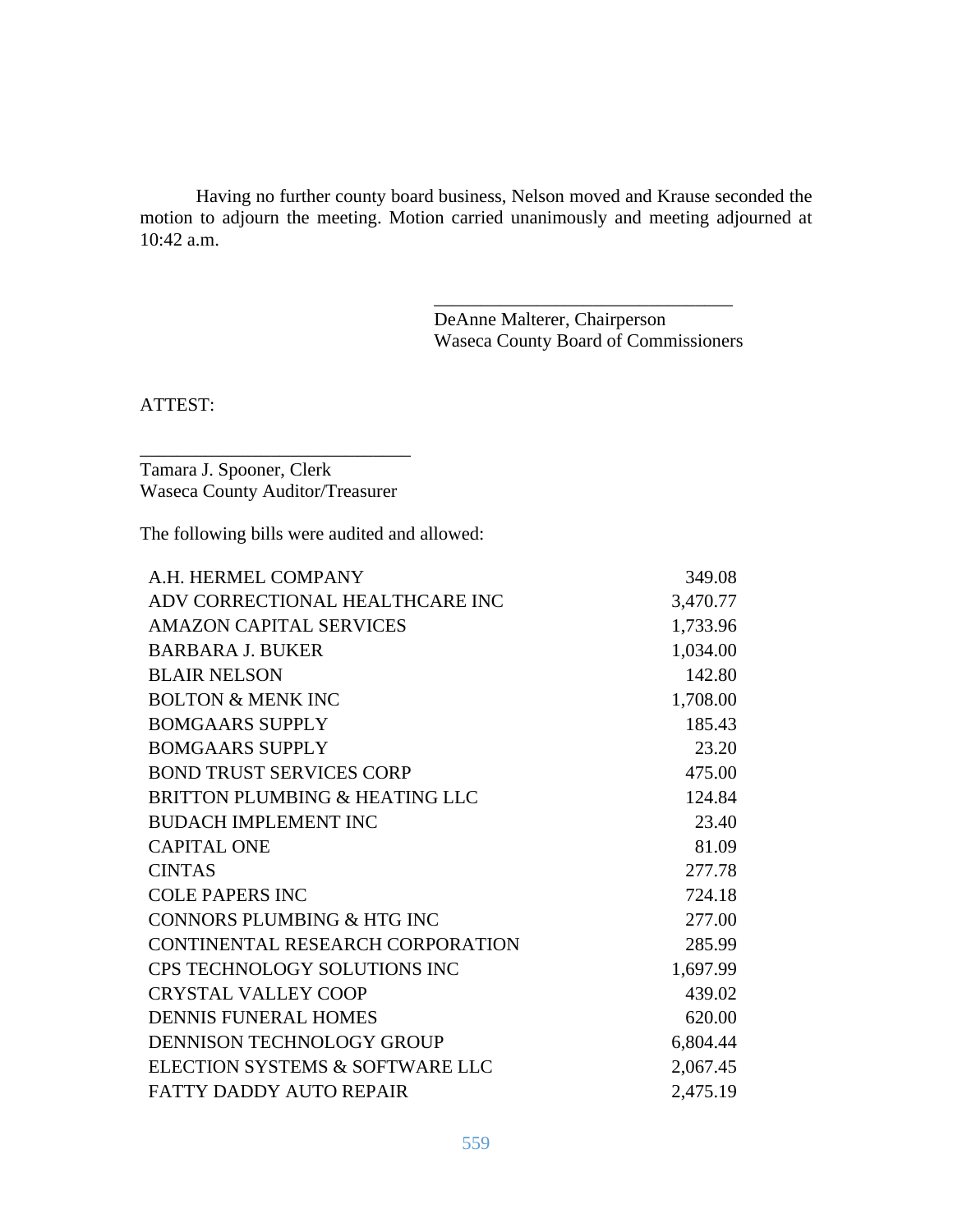| <b>FLEET PRIDE</b>                     | 1,640.93  |
|----------------------------------------|-----------|
| FORCE AMERICA DISTRIBUTING LLC         | 750.00    |
| FOTH INFRASTRUCTURE & ENVIRONMENT LLC  | 7,299.50  |
| FREEBORN COUNTY COOP OIL               | 985.71    |
| <b>GUARDIAN SUPPLY</b>                 | 3,373.36  |
| <b>GUTTENBERG</b>                      | 1,830.17  |
| <b>H&amp;H EXCAVATING INC</b>          | 1,957.50  |
| HANCOCK CONCRETE PRODUCTS LLC          | 1,729.00  |
| <b>HILLYARD INC</b>                    | 196.47    |
| <b>IFACS</b>                           | 676.46    |
| <b>INNOVATIVE OFFICE SOLUTIONS LLC</b> | 1,985.74  |
| <b>INTERNET CONNECTIONS</b>            | 250.00    |
| <b>JAMES BROTHERS CONSTRUCTION INC</b> | 16,000.00 |
| <b>JANE T HOFMEISTER</b>               | 24.50     |
| <b>JANESVILLE TILE SUPPLY</b>          | 190.31    |
| <b>JANESVILLE TIRE SERVICE</b>         | 440.00    |
| <b>JOE UDERMANN</b>                    | 20.00     |
| <b>JOHN DEERE FINANCIAL</b>            | 328.12    |
| <b>JONES HAUGH &amp; SMITH</b>         | 22,410.40 |
| L & L STREET ROD & SPORTS TRUCK        | 5,862.09  |
| LAKESCAPES ENTERPRISES LLC             | 8,850.00  |
| <b>LES TLOUGAN</b>                     | 480.00    |
| <b>MALTERER FARMS</b>                  | 143.17    |
| <b>MAYO CLINIC</b>                     | 250.00    |
| MIDWEST MONITORING & SURVEILLANCE      | 24,683.54 |
| MINNESOTA TRUCK & EQUIPMENT REPAIR     | 378.98    |
| <b>MJB HANSEN FAMILY LP</b>            | 1,451.96  |
| MN COMM OF TRANSPORTATION              | 2,374.38  |
| MN COUNTIES COMPUTER COOP              | 90.00     |
| <b>MN STATE AUDITOR</b>                | 1,178.00  |
| <b>MN STATE BAR ASSOC</b>              | 272.00    |
| MN VALLEY TESTING LAB                  | 229.20    |
| <b>MN.IT SERVICES</b>                  | 1,300.00  |
| MONROE TOWMASTER LLC                   | 235.14    |
| NORTH MEMORIAL AMBULANCE               | 1,722.00  |
| NUTRIEN AG SOLUTIONS INC.              | 3,877.72  |
| <b>OERTEL ARCHITECTS</b>               | 2,900.00  |
| <b>OLSEN CHAIN &amp; CABLE INC</b>     | 739.70    |
| PREMIER BIOTECH                        | 684.21    |
| PTS OF AMERICA, LLC                    | 4,649.00  |
| PUBLIC SAFETY EQUIPMENT LLC            | 476.00    |